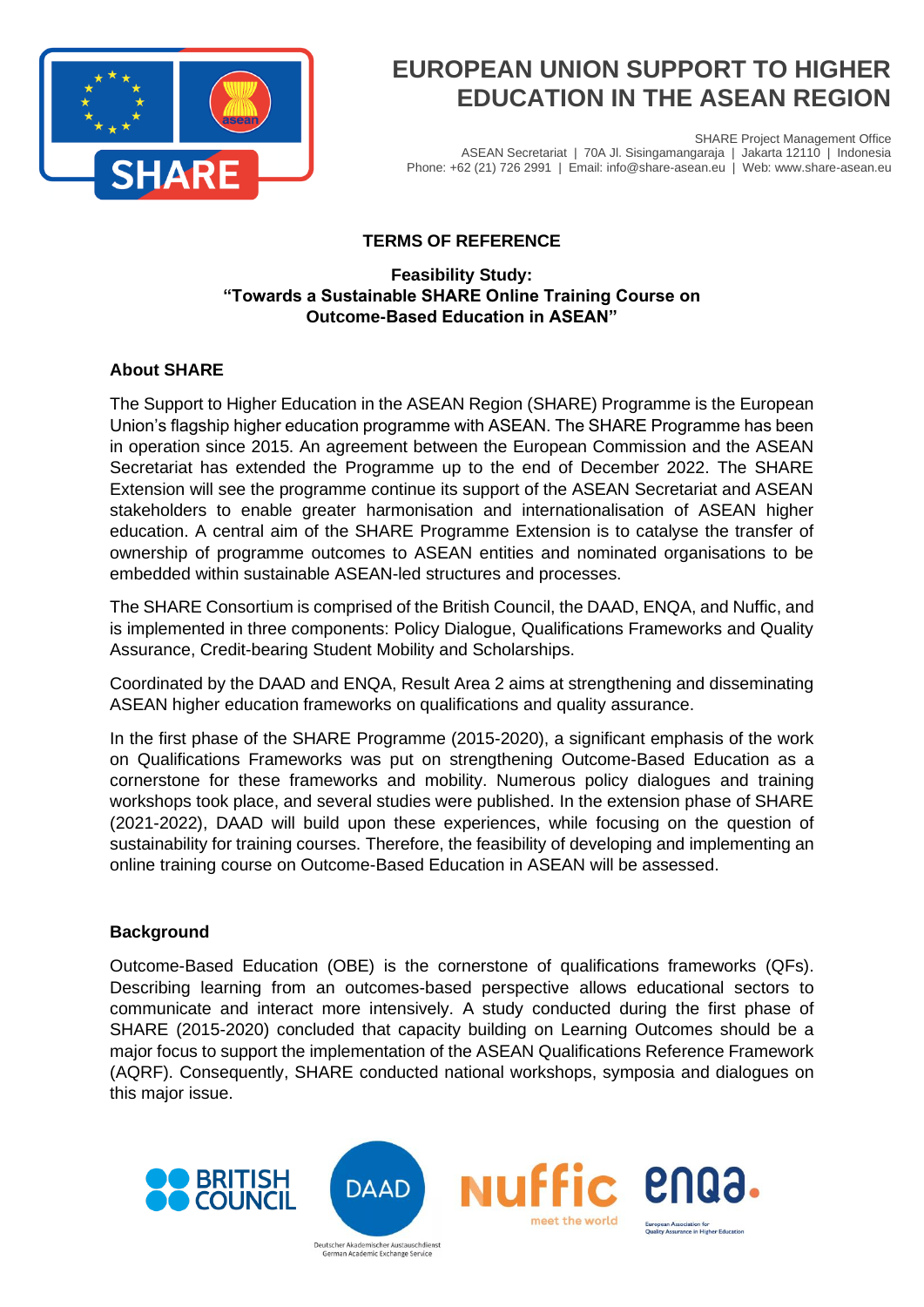

SHARE Project Management Office ASEAN Secretariat | 70A Jl. Sisingamangaraja | Jakarta 12110 | Indonesia Phone: +62 (21) 726 2991 | Email: info@share-asean.eu | Web: www.share-asean.eu

These meetings demonstrated that in order to sustainably implement Outcome-Based Education in ASEAN higher education, many more stakeholders at institutional level require training. This need for training can hardly be accommodated by face-to-face seminars or workshops. Online education provides the opportunity to train more stakeholders within their daily setting, thus allowing a close intra-institutional collaboration.

With the feasibility study "Towards a sustainable SHARE Online Training Course on Outcome-Based Education in ASEAN" the foundation for implementing a short online learning course that caters for the aforementioned training need will be provided.

### **Objectives of the study**

The study will support the [Kuala Lumpur Declaration on Higher Education](https://www.asean.org/wp-content/uploads/images/2015/November/27th-summit/ASCC_documents/ASEAN%20Declaration%20on%20Higher%20EducationAdopted.pdf) (2015), specifically the following points:

- ii ("uphold quality in the provision of higher education across all member states");
- iii ("enhance academic contribution of ASEAN higher education within the global academic community");
- vii ("build an innovation-driven ASEAN Community with critical thinking capability and skill through capacity building offered by higher education institutions within ASEAN, such as opportunities for lifelong learning, technical and vocational education and training, online and blended learning, postgraduate education, transnational education and other flexible learning options").

The feasibility study will focus on an in-depth analysis of the prerequisites and requirements of a successful online training course in the ASEAN region. It is expected to address the following research questions:

- 1. What type of capacity building on outcome-based education (in Higher Education) is currently conducted in ASEAN/the larger Asia-Pacific Region? Which institutions currently offer this capacity building?
- 2. What type of learning material on OBE is publicly available in ASEAN/EU?
- 3. How can digital tools be helpful in offering training materials in other languages than English?
- 4. Which institutions are leading in ASEAN in offering high-quality short online learning courses?

Taking into account experiences from similar digital offerings in the region and/or other geographical contexts, the study is expected to develop a suitable implementation concept for a short online training course that can subsequently be run on a pilot basis in the frame of the SHARE programme. The training course will be ultimately targeted to Higher Education professionals in the ASEAN region.

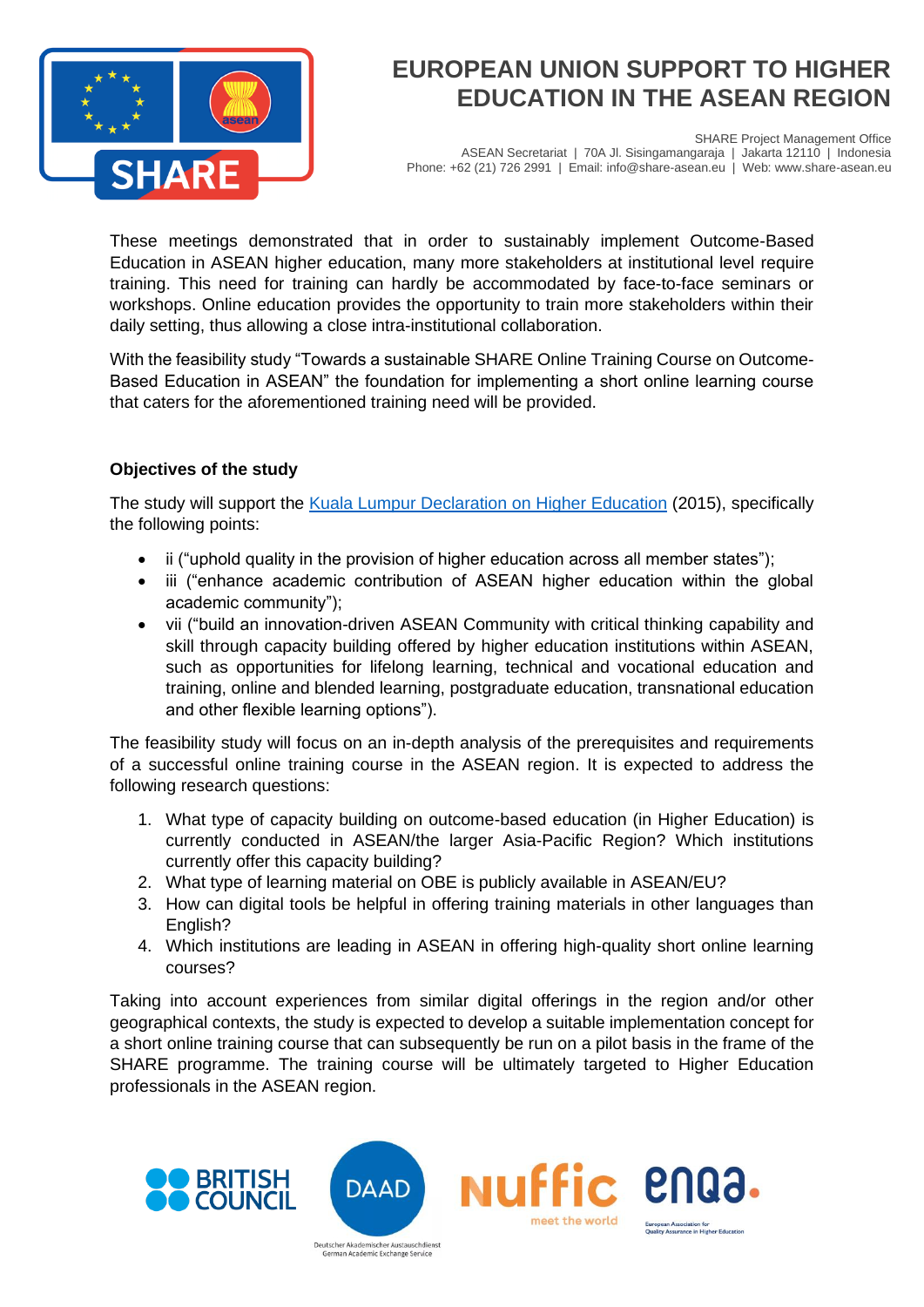

SHARE Project Management Office ASEAN Secretariat | 70A Jl. Sisingamangaraja | Jakarta 12110 | Indonesia Phone: +62 (21) 726 2991 | Email: info@share-asean.eu | Web: www.share-asean.eu

#### **Implementation of the study**

The study "Towards a sustainable SHARE Online Training Course on Outcome-Based Education in ASEAN" will be executed by a research team (external contractor), following a due procurement procedure. This party is to have a distinguished profile in conceptualising digital learning offerings according to local/regional needs as well as proven knowledge of the ASEAN region.

### **Expected output**

The expected output of this feasibility study will be a report (including annexes) addressing the abovementioned objectives in close coordination with DAAD as the main recipient of this study. The report is expected to include the following:

- An analysis and mapping of online learning providers;
- An analysis and definition of specific requirements that can be translated into an implementation concept;
- A list of potential institutions in ASEAN which could develop and host such an online training course;
- Proposals for sustainability scenarios for the online training course

The report should contain an executive summary, an analysis of the aforementioned points, proposals for sustainability scenarios for the online training course, and a short PowerPoint presentation to present the results of the study.

### **Research Team Criteria**

1) At least 1 (one) Lead Researcher with the following qualifications:

*Required:*

- a) An academic or consultant/practitioner, with experience in the higher education sector conducting professional development for academic staff and in adult education;
- b) At least 5 (five) years of experience in the field of Digitalisation, Online Learning and Outcome-Based Education;
- c) Knowledge of the higher education sector in the ASEAN region;
- d) Former project experience on the related topic areas;

German Academic Exchange Service

e) An established network of professional contacts in the field in ASEAN.



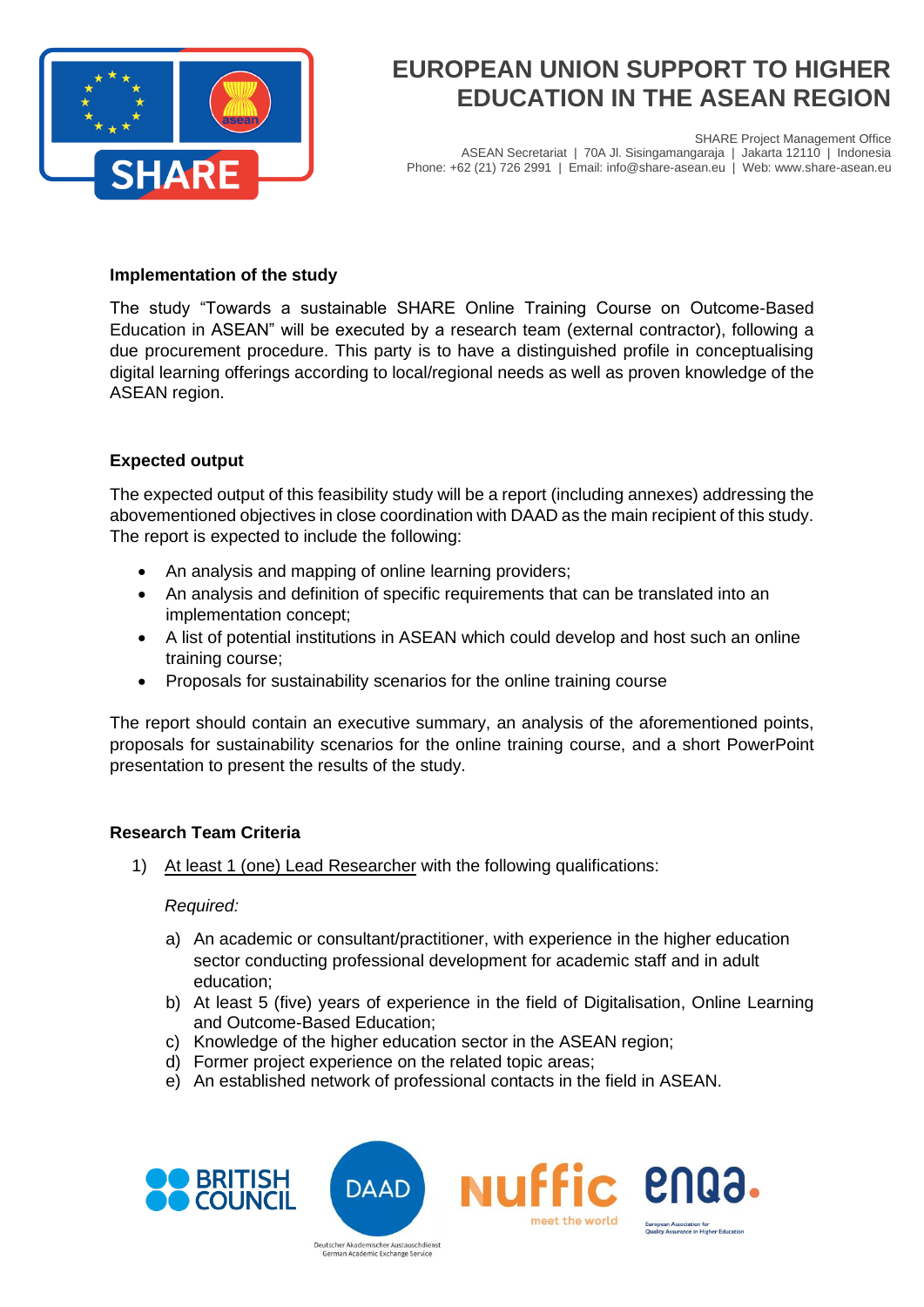

SHARE Project Management Office ASEAN Secretariat | 70A Jl. Sisingamangaraja | Jakarta 12110 | Indonesia Phone: +62 (21) 726 2991 | Email: info@share-asean.eu | Web: www.share-asean.eu

*Desirable:*

- f) Publications on the related topic areas.
- 2) Supporting Researcher(s) with the same qualifications as above, with the exception of criteria 1.b. (years of experience in the field of Digitalisation, Online Learning and Outcome-Based Education) whereby 2 (two) years of experience suffice.

#### **Provisional timeline**

The study will be conducted between July – December 2021, with the publication of the results by early 2022 in preparation of the OBE training course. The study will take place for 6 (six) months starting from the time of the contract signing.

| <b>Timeline</b>                 | <b>Steps</b>                                                                                |
|---------------------------------|---------------------------------------------------------------------------------------------|
| 4 July 2021                     | Deadline to submit applications                                                             |
| End of August 2021              | Procurement process completed                                                               |
| Early September 2021            | Meeting between external contractors and DAAD to discuss<br>preliminary details             |
| September - mid-October<br>2021 | Research process                                                                            |
| Mid-October 2021                | Submission of first draft of the study and presentation to the<br><b>SHARE Expert Group</b> |
| 23 December 2021                | Submission of the study                                                                     |

#### **Anticipated Budget**

| <b>Project Budget</b> | 25,000 EUR |
|-----------------------|------------|
|-----------------------|------------|





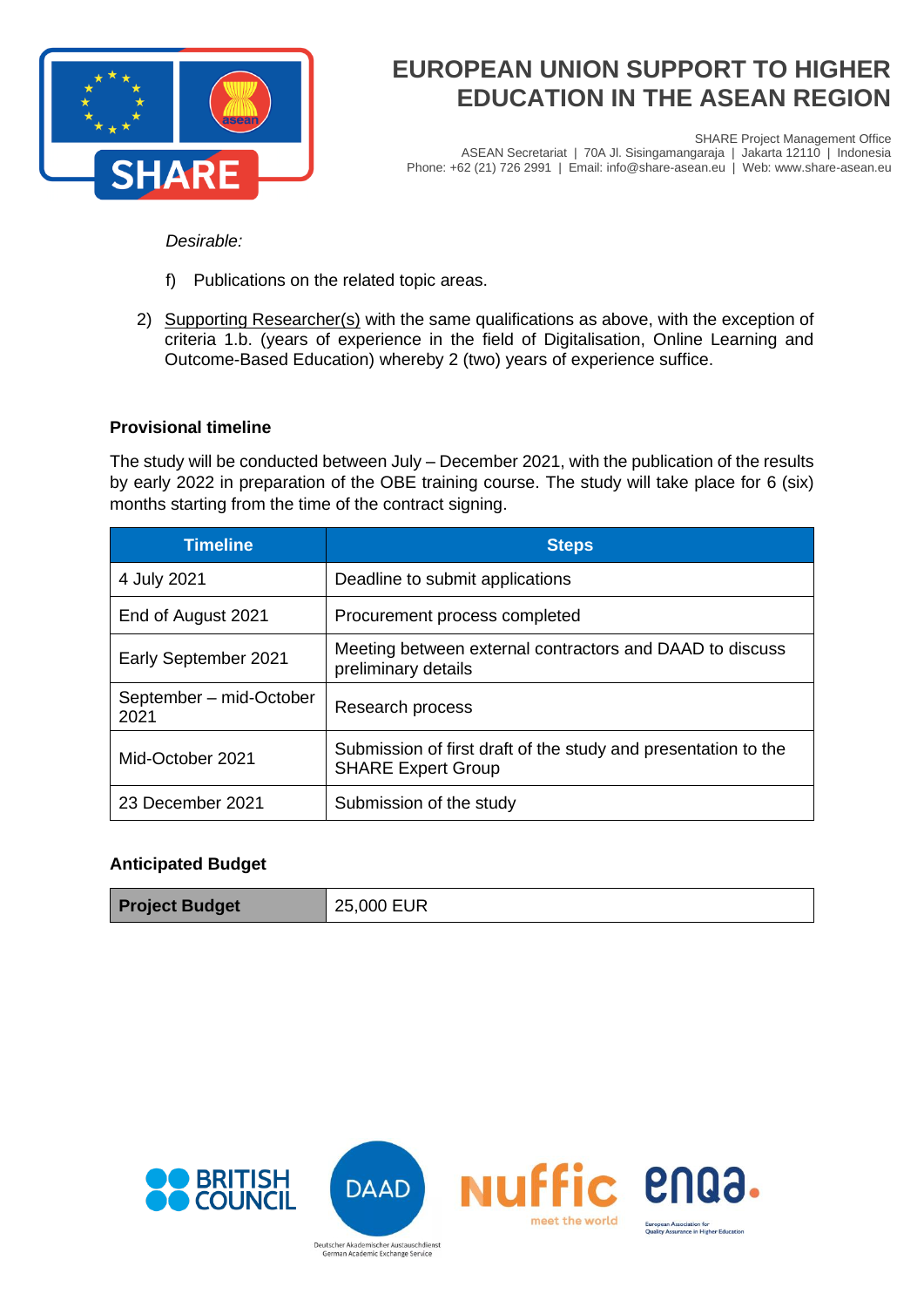

SHARE Project Management Office

ASEAN Secretariat | 70A Jl. Sisingamangaraja | Jakarta 12110 | Indonesia Phone: +62 (21) 726 2991 | Email: info@share-asean.eu | Web: www.share-asean.eu

### **Selection of Proposals**

The selection of proposals will follow a two-stage evaluation process, as follows:

| <b>Stages of</b><br><b>Selection</b>                                                   | <b>Items of Evaluation</b>                                                                                                                                                                                                                                                                                                                                                                                                                                                                                                                                                                                                                       | <b>Selection</b><br><b>Timeline</b> |
|----------------------------------------------------------------------------------------|--------------------------------------------------------------------------------------------------------------------------------------------------------------------------------------------------------------------------------------------------------------------------------------------------------------------------------------------------------------------------------------------------------------------------------------------------------------------------------------------------------------------------------------------------------------------------------------------------------------------------------------------------|-------------------------------------|
| Stage 1<br>Evaluation of<br>documents<br>submitted by the<br>applying research<br>team | Curriculum Vitae (CV) of the Lead Researcher(s)<br>$\bullet$<br>indicating that eligibility criteria are fulfilled;<br>Curriculum Vitae (CV) of each Supporting<br>$\bullet$<br>Researcher(s) indicating that eligibility criteria are<br>fulfilled:<br>A comprehensive proposal to address the expected<br>$\bullet$<br>outputs as further listed above, comprising of:<br>(1) A description of the research design and<br>methodology;<br>(2) Declaration on potential conflict of interests and<br>ethical issues;<br>(3) Evidence from previous relevant projects;<br>(4) Proposed work plan & timeline, and<br>(5) Detailed cost breakdown. | Early July<br>2021                  |
| Stage 2<br>Presentation of<br>proposals                                                | Applicants present their proposal to a panel of experts.                                                                                                                                                                                                                                                                                                                                                                                                                                                                                                                                                                                         | Mid-July<br>2021                    |

The successful application will be announced following the completion of the two selection stages as described above.

| <b>Composition</b>         | <b>Item of Evaluation</b>                | Weight |
|----------------------------|------------------------------------------|--------|
| <b>Researcher profiles</b> | Researcher CVs                           | 30%    |
| <b>Cost Efficiency</b>     | Submitted budget (cost breakdown)        | 30%    |
| <b>Research Proposal</b>   | Research design                          | 40%    |
|                            | Evidence from previous relevant projects |        |
|                            | Feasibility of the work plan             |        |
|                            | <b>Total Score</b>                       | 100%   |